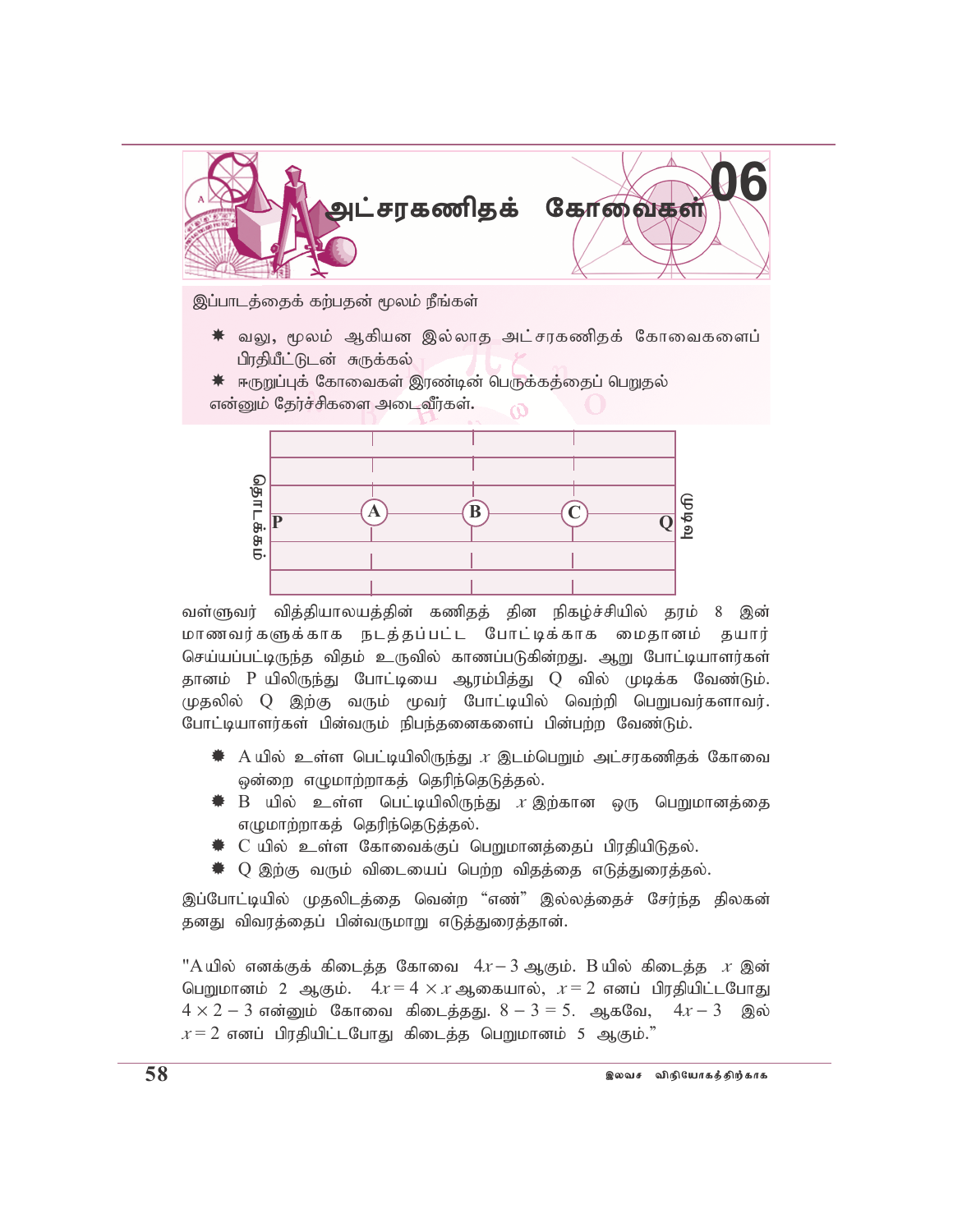நிறையெண்களைப் பிரதியிடுவதன் மூலம் அட்சரகணிதக் கோவைகளின் பெறுமானத்தைக் காணல் பற்றித் தரம் 8 இல் கற்றுள்ளமையால், போட்டியில் வென்றதாகத் திலகன் கருதுகின்றான்.

6.1 பிரதியீட்டின் மூலம் ஒரு மாறியைக் கொண்ட கோவைகளின் பெறுமானத்தைக் காணல்

உதாரணம் 6.1

 $x = (-2)$  ஆக இருக்கும்போது  $4x - 3$  இன் பெறுமானத்தைக் காண்க.  $4x-3 = 4 \times x-3$  $= 4 \times (-2) - 3$  $= (-8) -3$  $=-11$ 

உதாரணம் 6.2

 $a=\frac{1}{2}$  ஆக இருக்கும்போது  $4a-5$  இன் பெறுமானத்தைக் காண்க.  $4a-5 = 4 \times a-5$  $=$   $A^2 \times \frac{1}{2_1} - 5$  $= 2 - 5$  $=-3$ உதாரணம் 6.3

 $p = -\frac{2}{3}$ ஆக இருக்கும்போது 5 $p + 1$  இன் பெறுமானத்தைக் காண்க.  $5p+1 = 5 \times p+1$  $\frac{5}{2}$  ( $\frac{2}{1}$ ) + 1

$$
= \frac{1}{1} \times \left(-\frac{1}{3}\right)^{2}
$$

$$
= \left(-\frac{10}{3}\right) + \frac{1}{1}
$$

$$
= \frac{-10 + 3}{3}
$$

$$
= \frac{-7}{3} = -2\frac{1}{3}
$$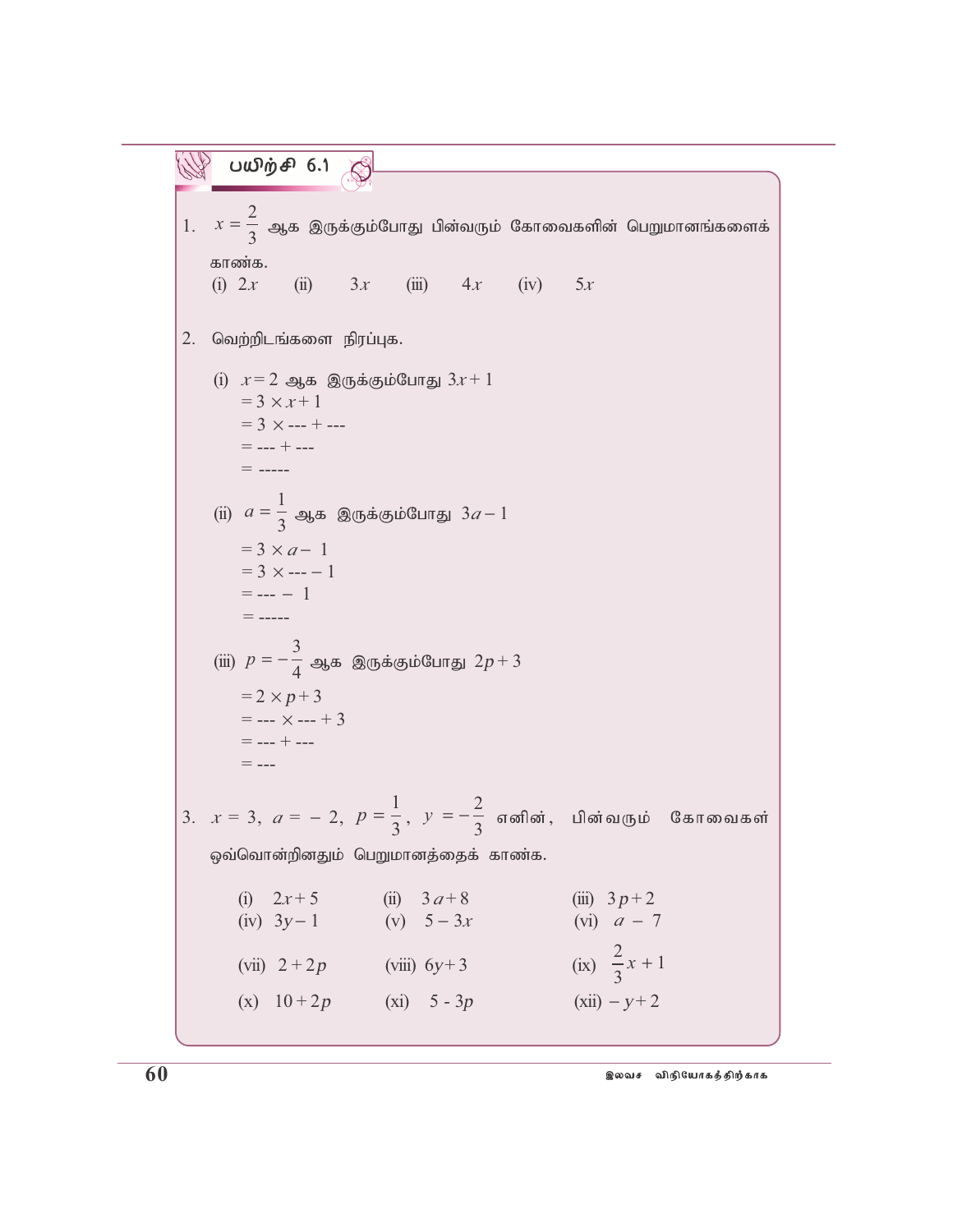## 6.2 பிரதியிடுவதன் மூலம் ஒன்றுக்கு மேற்பட்ட மாறிகள் உள்ள அட்சரகணிதக் கோவைகளின் பெறுமானத்தைக் காணல்

உதாரணம் 6.4

$$
x = 3, y = \frac{1}{2} \text{ and } x = 2y \text{ and } y = 2x - 3y = (2 \times x) - (3 \times y)
$$
  
=  $(2 \times 3) -(\frac{3}{1} \times \frac{1}{2})$   
=  $\frac{6}{1} - \frac{3}{2}$   
=  $\frac{12 - 3}{2}$   
=  $\frac{9}{2}$   
=  $4\frac{1}{2}$   
=  $4\frac{1}{2}$ 

$$
a=3, b=-\frac{1}{2} \text{ and } a, 2a-3b \text{ and } a \text{ or } a \text{ is a } x \text{ and } a \text{ is a } x \text{ and } a \text{ is a } x \text{ and } a \text{ is a } x \text{ and } a \text{ is a } x \text{ and } a \text{ is a } x \text{ and } a \text{ is a } x \text{ and } a \text{ is a } x \text{ and } a \text{ is a } x \text{ and } a \text{ is a } x \text{ and } a \text{ is a } x \text{ and } a \text{ is a } x \text{ and } a \text{ is a } x \text{ and } a \text{ is a } x \text{ and } a \text{ is a } x \text{ and } a \text{ is a } x \text{ and } a \text{ is a } x \text{ and } a \text{ is a } x \text{ and } a \text{ is a } x \text{ and } a \text{ is a } x \text{ and } a \text{ is a } x \text{ and } a \text{ is a } x \text{ and } a \text{ is a } x \text{ and } a \text{ is a } x \text{ and } a \text{ is a } x \text{ and } a \text{ is a } x \text{ and } a \text{ is a } x \text{ and } a \text{ is a } x \text{ and } a \text{ is a } x \text{ and } a \text{ is a } x \text{ and } a \text{ is a } x \text{ and } a \text{ is a } x \text{ and } a \text{ is a } x \text{ and } a \text{ is a } x \text{ and } a \text{ is a } x \text{ and } a \text{ is a } x \text{ and } a \text{ is a } x \text{ and } a \text{ is a } x \text{ and } a \text{ is a } x \text{ and } a \text{ is a } x \text{ and } a \text{ is a } x \text{ and } a \text{ is a } x \text{ and } a \text{ is a } x \text{ and } a \text{ is a } x \text{ and } a \text{ is a } x \text{ and } a \text{ is a } x \text{ and } a \text{ is a } x \text{ and } a \text{ is a } x \text{ and } a \text{ is a } x \text{ and } a \text{ is a } x \text{ and } a \text{ is a } x \text{ and } a \text{ is a } x \text{ and } a \text{ is a } x \text{ and } a \text{ is a } x \text{ and } a \text{ is a } x \text{ and } a \text{ is a }
$$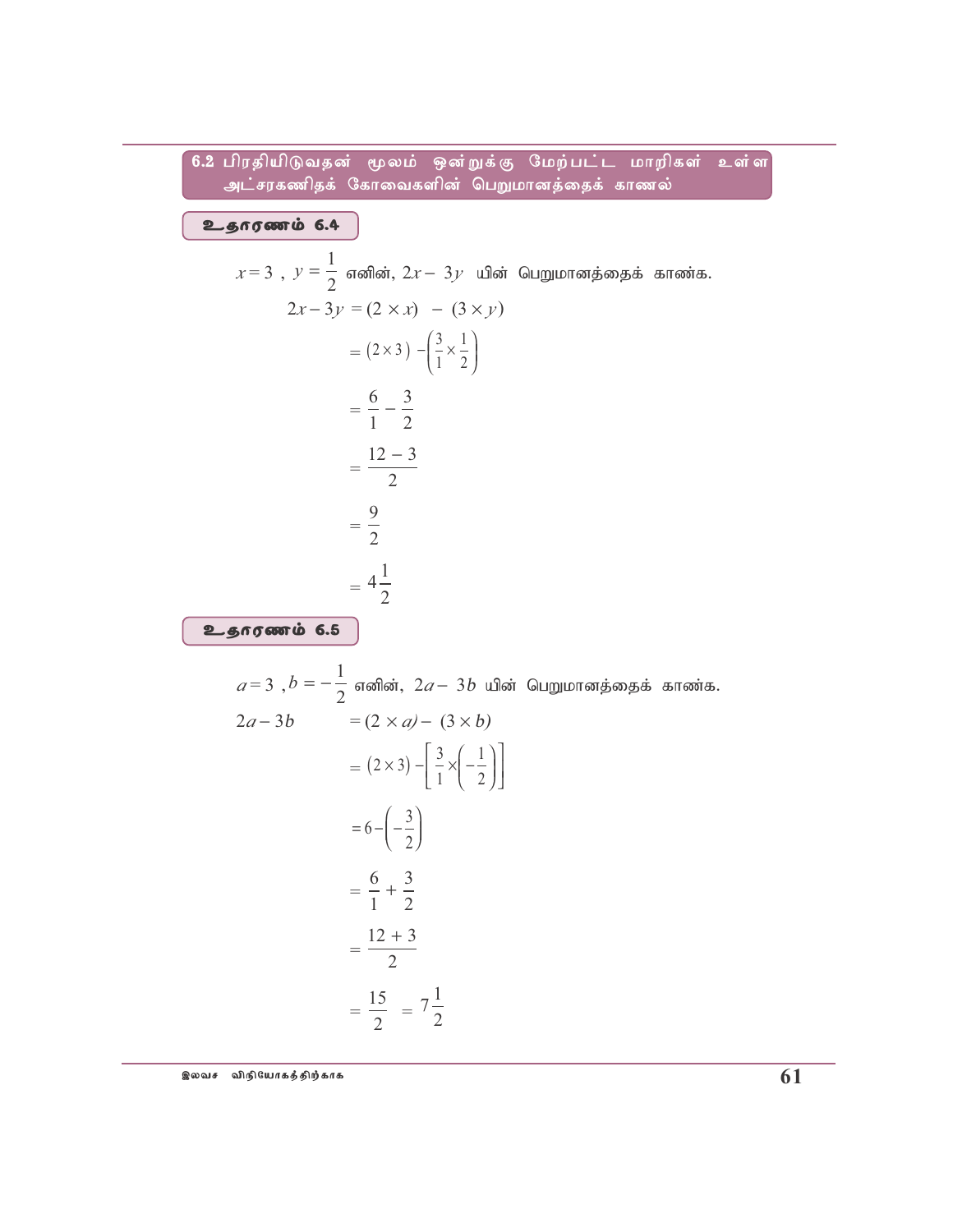#### உதாரணம் 6.6

 $a = \frac{2}{a}$ ,  $b = -$ 5 1 ,  $b = -\frac{1}{3}$ ,  $c = 2$  ஆக இருக்கும்போது  $2a + 3b - c$  யின்

பெறுமானத்தைக் காண்க.

 $\sqrt[3]{}$  பயிற்சி 6.2  $\otimes$ 

$$
2a+3b-c = (2 \times a) + (3 \times b) - c
$$
  
=  $\left(\frac{2}{1} \times \frac{2}{5}\right) + \left[\frac{3}{1} \times \left(-\frac{1}{3}\right)\right] - 2$   
=  $\frac{4}{5} + (-1) - 2$   
=  $\frac{4}{5} - 1 - 2 = \frac{4}{5} - 3$   
=  $\frac{4-5-10}{5}$   
=  $-\frac{11}{5}$   
=  $-2\frac{1}{5}$ 

1.  $x = 2$ ,  $y = (-3)$  ஆக இருக்கும்போது பின்வரும் கோவைகளின் பெறுமானத்தைக் காண்க. (i) 2*x* + 3*<sup>y</sup>* (ii) 3*x* + 2*<sup>y</sup>* (iii) 5*<sup>x</sup>* − 3*<sup>y</sup>* (iv) *<sup>x</sup>* − 5*<sup>y</sup>* 2.  $a = 3$ ,  $b = \frac{3}{4}$  $\begin{bmatrix} \frac{1}{4} & \frac{\sqrt{3}}{4} & \frac{\sqrt{3}}{4} & \frac{\sqrt{3}}{4} & \frac{\sqrt{3}}{4} & \frac{\sqrt{3}}{4} & \frac{\sqrt{3}}{4} & \frac{\sqrt{3}}{4} & \frac{\sqrt{3}}{4} & \frac{\sqrt{3}}{4} & \frac{\sqrt{3}}{4} & \frac{\sqrt{3}}{4} & \frac{\sqrt{3}}{4} & \frac{\sqrt{3}}{4} & \frac{\sqrt{3}}{4} & \frac{\sqrt{3}}{4} & \frac{\sqrt{3}}{4} & \frac{\sqrt{3}}{4} & \frac{\sqrt{3}}{4} & \frac{\sqrt{3}}$ பெறுமானத்தைக் காண்க. (i) 3*<sup>a</sup>* − 4b (ii) 2*a* + b (iii) *<sup>a</sup>* − 3b (iv)3*<sup>a</sup>* − 2b (v) *<sup>a</sup>* + 2b − 6 (vi) 5*<sup>a</sup>* − 3b 3.  $p = \frac{1}{2}, q = -$ 2 1 ,  $q = -\frac{1}{3}$ ,  $r = 2$  ஆக இருக்கும்போது பின்வரும் கோவைகளின் பெறுமானத்தைக் காண்க. (i)  $2p+3q$  (ii)  $4p+3q+r$  (iii)  $p+q+r$ (iv)  $6p + 3q - 2r$  (v)  $p - 6q + 2r$  (vi)  $3p - q - 2r$ 

 $62$  , which is the property of the set of  $\mathbb{S}^{q}$  and  $\mathbb{S}^{q}$  and  $\mathbb{S}^{q}$  and  $\mathbb{S}^{q}$  and  $\mathbb{S}^{q}$  and  $\mathbb{S}^{q}$  and  $\mathbb{S}^{q}$  and  $\mathbb{S}^{q}$  and  $\mathbb{S}^{q}$  and  $\mathbb{S}^{q}$  and  $\mathbb{S}^{q}$  and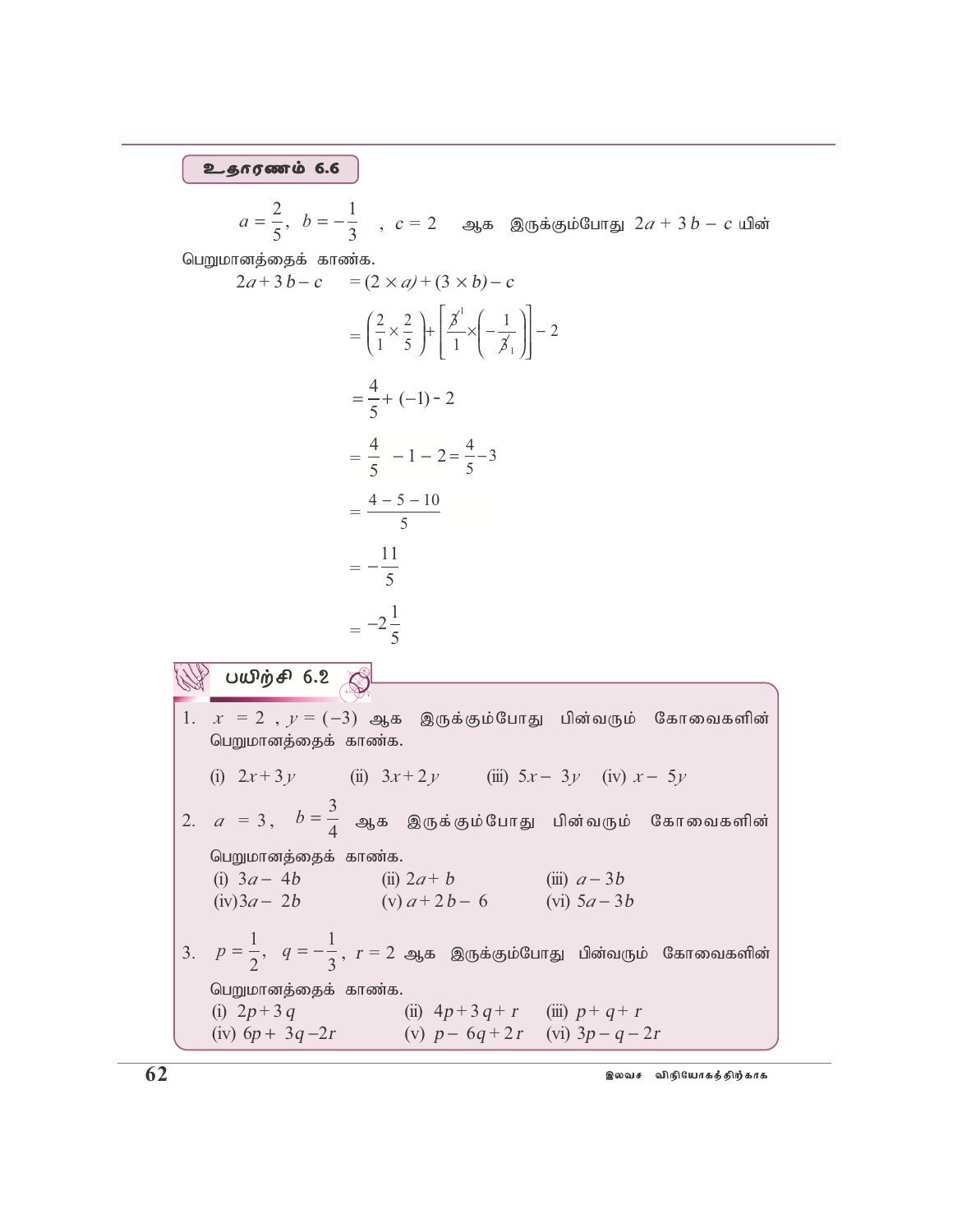4. பின்வரும் அட்டவணையை நிரை வழியே நிரப்பிக் கொண்டு  $x$  இன் ஒவ்வொரு பெறுமானத்திற்கும் பொருத்தமான  $\nu$ யின் பெறுமானத்தைக் காண்க.

|                                                                                                 |               | $y=2x+3$ |      |                         |                |          |                |      |  |  |
|-------------------------------------------------------------------------------------------------|---------------|----------|------|-------------------------|----------------|----------|----------------|------|--|--|
|                                                                                                 | $\mathcal{X}$ | $-2$     |      | $\left  -1 \right $ - 1 | $\overline{2}$ | $\theta$ | $\overline{2}$ |      |  |  |
|                                                                                                 | 2x            |          |      | $-2$                    |                |          |                |      |  |  |
|                                                                                                 | $+3$          | $+3$     | $+3$ | $+3$                    | $+3$           | $+3$     | $+3$           | $+3$ |  |  |
|                                                                                                 | $ 2x+3 $      |          |      | $-2+3=1$                |                |          |                |      |  |  |
|                                                                                                 | $\mathcal{V}$ |          |      |                         |                |          |                |      |  |  |
| ஒரு வட்டத்தின் பரிதி $2\pi r$ ஆகும். $\pi = \frac{22}{7}$ , $r = 3\frac{1}{2}$ cm ஆகவுள்ள<br>5. |               |          |      |                         |                |          |                |      |  |  |
| போது வட்டத்தின் பரிதியைக் காண்க.                                                                |               |          |      |                         |                |          |                |      |  |  |

6.3 ஈருறுப்புக் கோவைகள் இரண்டைப் பெருக்கல்

$$
x \begin{bmatrix} 1 & x & x & x \\ x & x & x & x \\ x & x & x & x \\ y & x & y & x \\ y & y & y & y \\ z & y & z & z \\ y & z & z & z \\ z & z & z & z \\ z & z & z & z \\ z & z & z & z \\ z & z & z & z \\ z & z & z & z \\ z & z & z & z \\ z & z & z & z \\ z & z & z & z \\ z & z & z & z \\ z & z & z & z \\ z & z & z & z \\ z & z & z & z \\ z & z & z & z \\ z & z & z & z \\ z & z & z & z \\ z & z & z & z \\ z & z & z & z \\ z & z & z & z \\ z & z & z & z \\ z & z & z & z \\ z & z & z & z \\ z & z & z & z \\ z & z & z & z \\ z & z & z & z \\ z & z & z & z \\ z & z & z & z \\ z & z & z & z \\ z & z & z & z \\ z & z & z & z \\ z & z & z & z \\ z & z & z & z \\ z & z & z & z \\ z & z & z & z \\ z & z & z & z \\ z & z & z & z \\ z & z & z & z \\ z & z & z & z \\ z & z & z & z \\ z & z & z & z \\ z & z & z & z \\ z & z & z & z \\ z & z & z & z \\ z & z & z & z \\ z & z & z & z \\ z & z & z & z \\ z & z & z & z \\ z & z & z & z \\ z & z & z & z \\ z & z & z & z \\ z & z & z & z \\ z & z & z & z \\ z & z & z & z \\ z & z & z & z \\ z & z & z & z \\ z & z & z & z \\ z & z & z & z \\ z & z & z & z \\ z & z & z & z \\ z & z & z & z \\ z & z & z & z \\ z & z & z & z \\ z & z & z & z \\ z & z & z & z \\ z & z & z & z \\ z & z & z & z \\ z & z & z & z \\ z & z & z & z \\ z & z & z & z \\ z & z & z & z \\ z & z & z & z \\ z & z & z & z \\ z & z & z & z \\ z & z & z & z \\ z & z & z & z \\ z & z & z & z \\ z & z & z & z \\ z & z & z & z \\ z & z & z & z \\ z & z & z & z \\ z & z & z & z \\ z & z & z & z & z \\ z & z & z & z & z \\ z & z & z & z & z \\ z & z & z & z & z \\ z & z & z & z & z \\ z & z & z
$$

ஓர் அட்சர கணித உறுப்புக்கும் வேறோர் அட்சர உறுப் புக் குமிடையே கணி க அல் லது எண்ணுக்குமிடையே + அல்லது – மூலம் தொடர்புபடுத்திக் காட்டும் கூற்று ஈருறுப்புக் கோவையாகும்.

 $\widehat{X^{\times}x}$ <br> $x(x+3) = x^2 + 3x$ 

உருவில் காணப்படும் செவ்வகம் ABCDஆனது சதுரம் APQD, செவ்வகம் PBCQ என்னும் இரு

பகுதிகளாகப் பிரிக்கப்பட்டுள்ளது.

 $= x(x+3)$ செவ்வகம் ABCDயின் பரப்பளவு பகுதிகளைத் தனித்தனியாக எடுக்கும்போது செவ்வகம் ABCDயின் பரப்பளவு = சதுரம் APQD யின் பரப்பளவு  $+$  செவ்வகம்  $\overline{P}$ BCQ வின் பரப்பளவு  $= x^2 + 3x_{1}x^3$ 

இவ்விரு சந்தர்ப்பங்களிலும் ஒரே பரப்பளவு இருக்கின்றமையால்,

$$
x(x+3) = x^2 + 3x
$$

ஓர் அட்சரகணிதக் கோவையை ஓர் அட்சரகணித உறுப்பினால் பெருக்கல் நடைபெறும் விதம் இதன் மூலம் விளக்கப்படுகின்றது.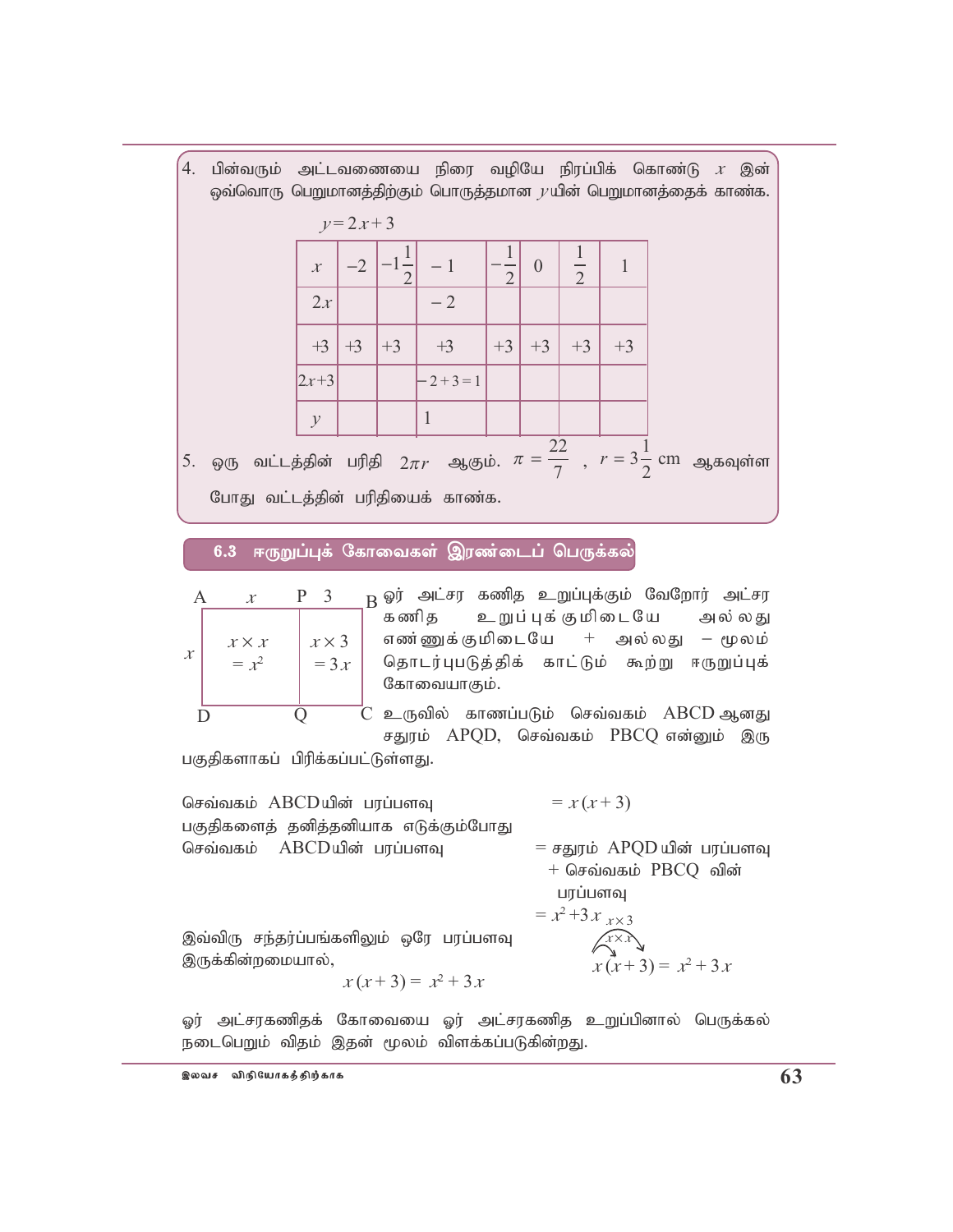|                  | x                       | 3                      | В |
|------------------|-------------------------|------------------------|---|
| $\mathcal{X}$    | $x \times x$<br>$= x^2$ | $x \times 3$<br>$=3x$  |   |
| $S$ <sub>2</sub> | $x \times 2$            | $\overline{2\times 3}$ | T |
|                  | $=2x$                   | $= 6$<br>$\mathbf R$   |   |

செவ்வகம் ABCDஆனது சதுரம் APQS, செவ்வகம் PBTQ, செவ்வகம் SQRD, செவ்வகம் QTCR ஆகிய நான்கு பகுதிகளாகப் பிரிக்கப்பட்டுள்ளது.

| செவ்வகம் ABCDயின் நீளம்<br>செவ்வகம் ABCDயின் அகலம்                 | $=(x+3)$<br>$=(x+2)$                                                                                                            |
|--------------------------------------------------------------------|---------------------------------------------------------------------------------------------------------------------------------|
| செவ்வகம் ABCDயின் பரப்பளவு                                         | $=(x+3)(x+2)$                                                                                                                   |
| பகுதிகளைத் தனித்தனியாக எடுக்கும்போது<br>செவ்வகம் ABCDயின் பரப்பளவு | $APQS$ இன் பரப்பளவு $+$<br>$=$<br>$PBTQ$ வின் பரப்பளவு -<br>$SQRD$ இன் பரப்பளவு +<br>QTCR இன் பரப்பளவு<br>$= x^2 + 3x + 2x + 6$ |
|                                                                    | $\cdots$ $\cdots$                                                                                                               |

இரு சந்தர்ப்பங்களிலும் ABCDயின் பரப்பளவே மேற் குறித் த காணப்படுகின்றமையால்,

$$
(x+3)(x+2) = x^2 + 3x + 2x + 6
$$
  
= x<sup>2</sup> + 5x + 6

இதற்கேற்ப இரு உறுப்புகள் இடம்பெறும் கோவையாகிய ஈருறுப்புக் கோவையை வேறோர் ஈருறுப்புக் கோவையினால் பெருக்கும்போது அது நடைபெறும் விதத்தைப் பின்வருமாறு காட்டலாம்.

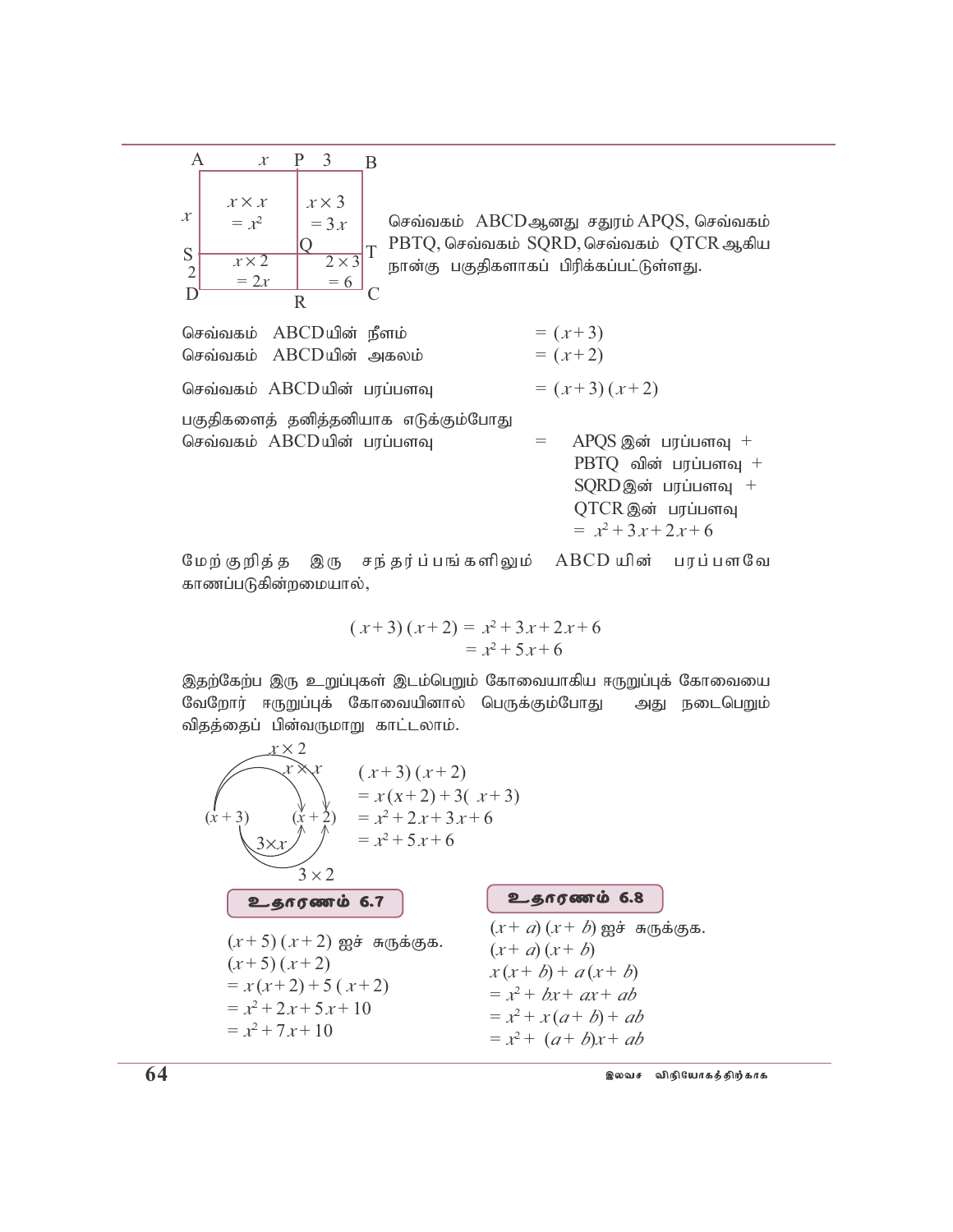

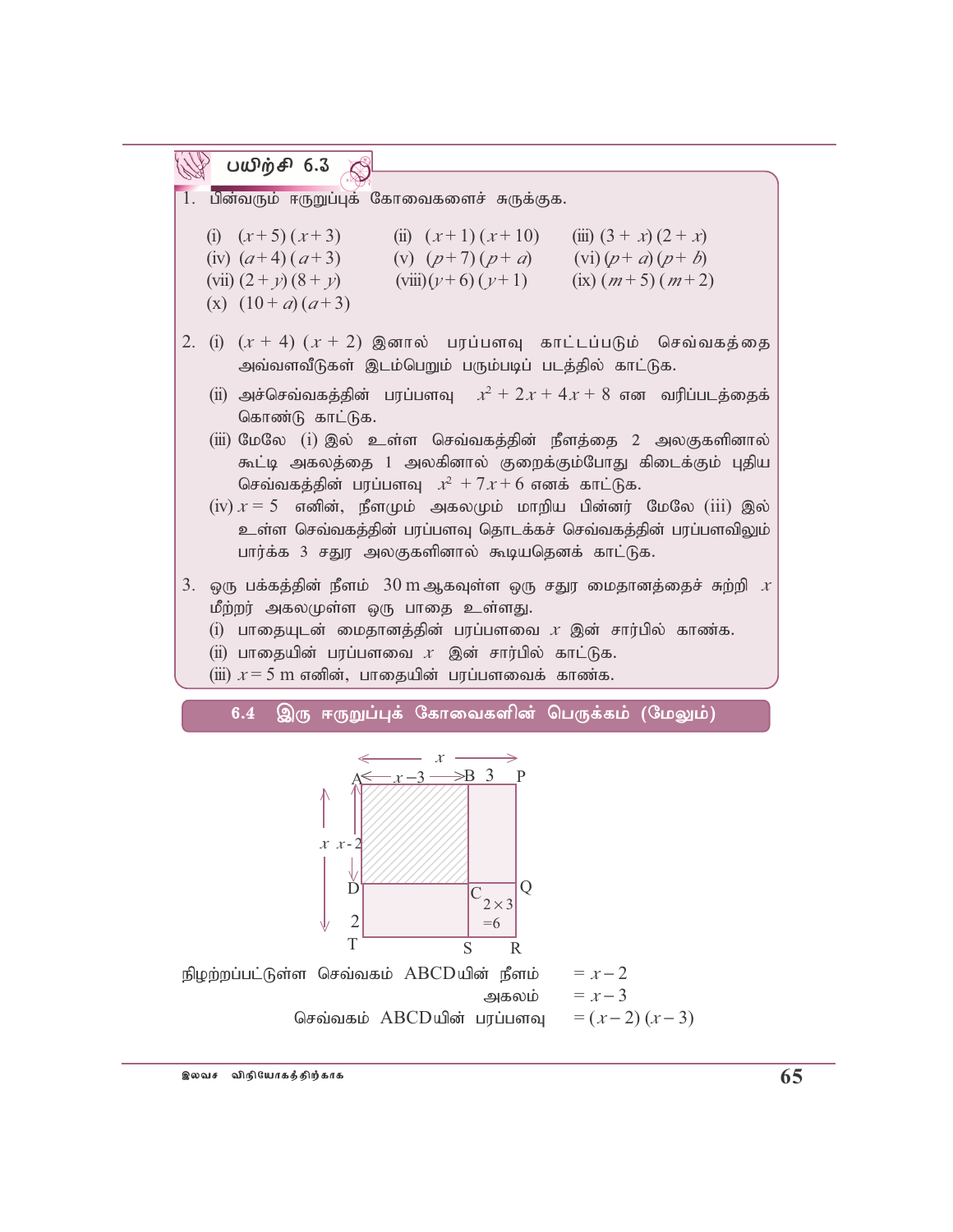தனித்தனியாக எடுக்கும்போது செவ்வகம் ABCDயின் பரப்பளவு =  $APRT$  யின் பரப்பளவு –  $BPRS$ யின் பரப்பளவு –  $DQRT$ யின் பரப்பளவு + CQRS யின் பரப்பளவு

$$
= x2 - 3x - 2x + 6
$$
  
= x<sup>2</sup> - 5x + 6

(CQRS இன் பரப்பளவு இரு தடவை கழிக்கப்படுகின்றமையால் இறுதியில் ஒரு தடவை கூட்டப்பட்டுள்ளது)

மேற்குறித்த இரு சந்தர்ப்பங்களிலும் நிழற்றிய பகுதி ABCD யின் பரப்பளவு காட்டப்படுகின்றமையால்

$$
(x-2)(x-3) = x^2-3x-2x+6
$$

இரு ஈருறுப்புக் கோவைகளின் பெருக்கத்தை மறுபடியும் முந்தியவாறே பெறலாம் என்பது தெளிவாகும்.

$$
(x-2) \quad (x-3) = x^2 - 3x - 2x + 6
$$
\n
$$
x \times x = x^2
$$
\n
$$
x \times (-3) = -3x
$$
\n
$$
x \times (-2) = -2x
$$
\n
$$
x \times (-2) = -2x
$$
\n
$$
x \times (-2) = -2x
$$
\n
$$
x \times (-2) = -2x
$$
\n
$$
x \times (-2) = -2x
$$
\n
$$
x \times (-2) = -2x
$$
\n
$$
x \times (-2) = -2x
$$
\n
$$
x \times (-2) = -2x
$$
\n
$$
x \times (-2) = -2x
$$
\n
$$
x \times (-2) = -2x
$$
\n
$$
x \times (-2) = -2x
$$
\n
$$
x \times (-3) = -3x
$$
\n
$$
x \times (-3) = -3x
$$
\n
$$
x \times (-2) = -2x
$$
\n
$$
x \times (-3) = -3x
$$
\n
$$
x \times (-2) = -2x
$$
\n
$$
x \times (-3) = -3x
$$
\n
$$
x \times (-2) = -2x
$$
\n
$$
x \times (-3) = -3x
$$
\n
$$
x \times (-2) = -2x
$$
\n
$$
x \times (-2) = -2x
$$
\n
$$
x \times (-2) = -2x
$$
\n
$$
x \times (-2) = -2x
$$
\n
$$
x \times (-3) = -3x
$$
\n
$$
x \times (-2) = -2x
$$
\n
$$
x \times (-3) = -3x
$$
\n
$$
x \times (-2) = -2x
$$
\n
$$
x \times (-2) = -2x
$$
\n
$$
x \times (-2) = -2x
$$
\n
$$
x \times (-2) = -2x
$$
\n
$$
x \times (-3) = -3x
$$
\n
$$
x \times (-2) = -2x
$$
\n
$$
x \times (-2) = -2x
$$
\n
$$
x \times (-2) = -2x
$$
\n
$$
x \times (-2
$$

$$
= x^2 - 3x - 10
$$